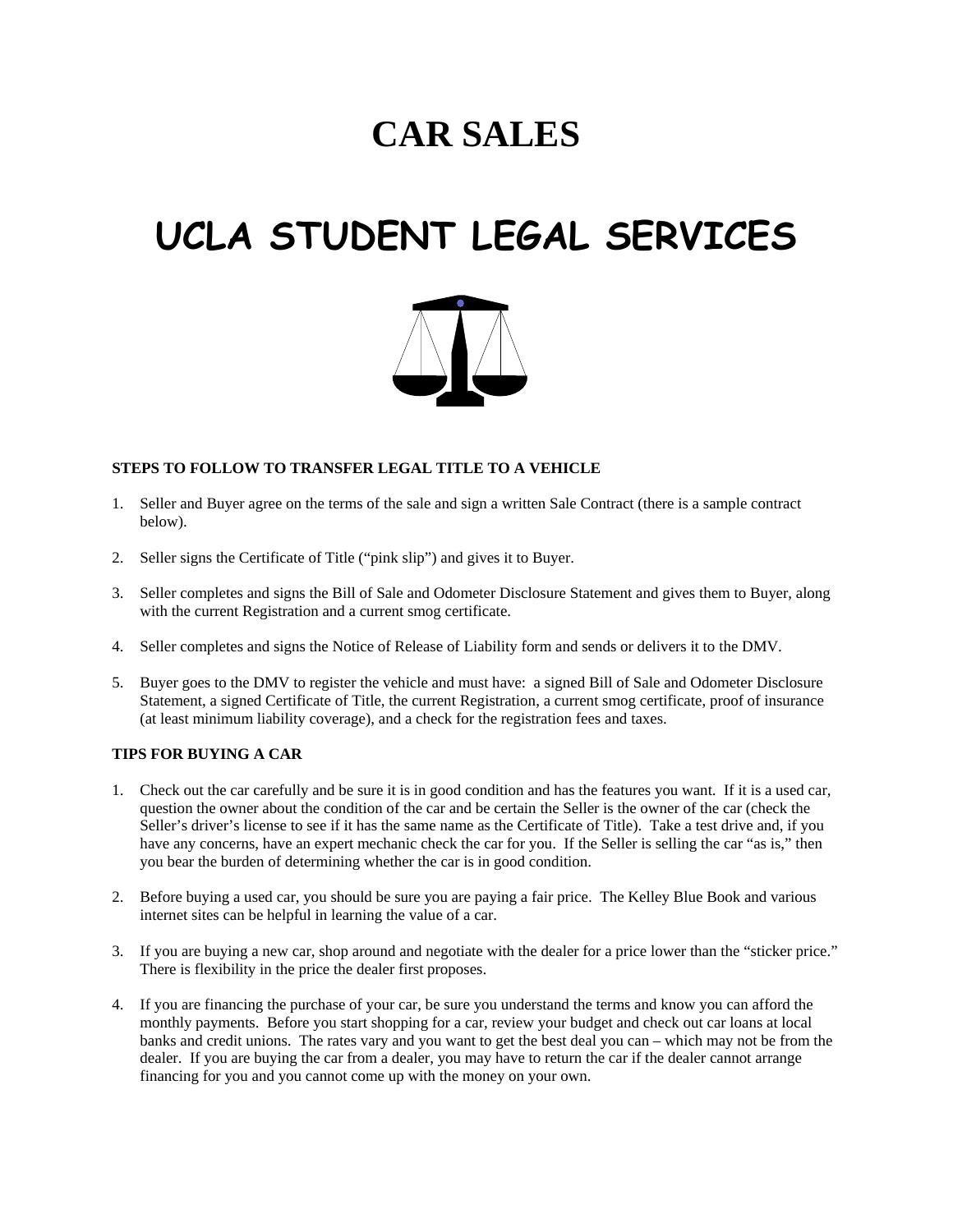- 5. Always put the actual purchase price on the Bill of Sale. Sometimes people will put a lower price to try to reduce the amount of tax the Buyer pays, but this can lead to problems. Not only is it illegal (and the DMV is really cracking down on this practice), but you may not be able to recover the full amount you paid if there are problems with the car and you have to sue the Seller.
- 6. You must have minimum liability insurance for any motor vehicle you own or drive in California. This means your insurance must include liability coverage of at least \$15,000 per person and \$30,000 per accident for bodily injury and \$5,000 for property damage. This insurance is required for ALL motor vehicles, including cars, mopeds, motorcycles, and trucks.

### **TIPS FOR SELLING A CAR**

- 1. Be very careful to be accurate when you describe the car to potential buyers. If you misrepresent the condition of the car, you might be sued by the Buyer you misled. It is advisable to say you are selling the car "as is," which places the burden on the Buyer to ascertain the actual condition of the car.
- 2. Always put the actual purchase price on the Bill of Sale. Sometimes people will put a lower price to try to reduce the amount of tax the Buyer pays, but this can lead to problems. It is illegal, and the DMV is really cracking down on this practice.
- 3. File the Notice of Release of Liability form with the DMV as soon as you sell your car. It will protect you from being responsible for any damage caused by the new owner.
- 4. Keep your insurance on the car for a few days after you sell it just in case the Buyer delays registering the car or the DMV does not receive your Release of Liability form right away.

#### **Questions asked by UCLA students:**

#### **Question: I am interested in buying a used car and have found one that I like. The seller is asking \$2,500 for it, but wants to put only \$1,500 on the bill of sale; he says I will have to pay less in registration fees and taxes. Should I do this?**

**Answer:** You run several big risks if you put an amount lower than the actual sale price on the Bill of Sale. First, and most importantly, it is illegal, and the Department of Motor Vehicles is really cracking down on this practice. Secondly, if there are problems with the car and you want to pursue a claim against the seller, you may not be able to recover the full amount of the purchase price. In addition, if you are in an accident and your car is damaged, the insurance company likely will argue that the car is worth only \$1,500 and will refuse to pay for repairs in excess of that amount.

### **Question:** *I am selling my car and want to be sure I do everything right. In particular, I am concerned about what responsibility I have for the car after I sell it. What steps should I take to protect myself?*

Answer: You are wise to be concerned about your potential liability, and there are several steps you can take to minimize potential problems. First, you need to be careful about what you tell prospective buyers about the car. Even if you are selling the car "as is," you must answer the buyer's questions truthfully. If you do not, the buyer could sue you for misrepresentation and ask for the difference between the value of the car with the problem and the value of the car without the problem. If the buyer can prove you knew you were not being truthful, the buyer may be able to recover punitive damages from you.

Next, you need to be sure all of the documents are in order. You should have a written Sale Contract, stating the terms of the sale. There is a sample Sale Contract on the Student Legal Services web site [add link to car sale contract in Forms section]. You also need to complete and sign the Certificate of Title ("pink slip"), the Bill of Sale, and the Odometer Disclosure Statement, and give them to the Buyer along with the current Registration and a current smog certificate. You may obtain these forms at the Department of Motor Vehicles or the Automobile Club of Southern California (if you are a member).